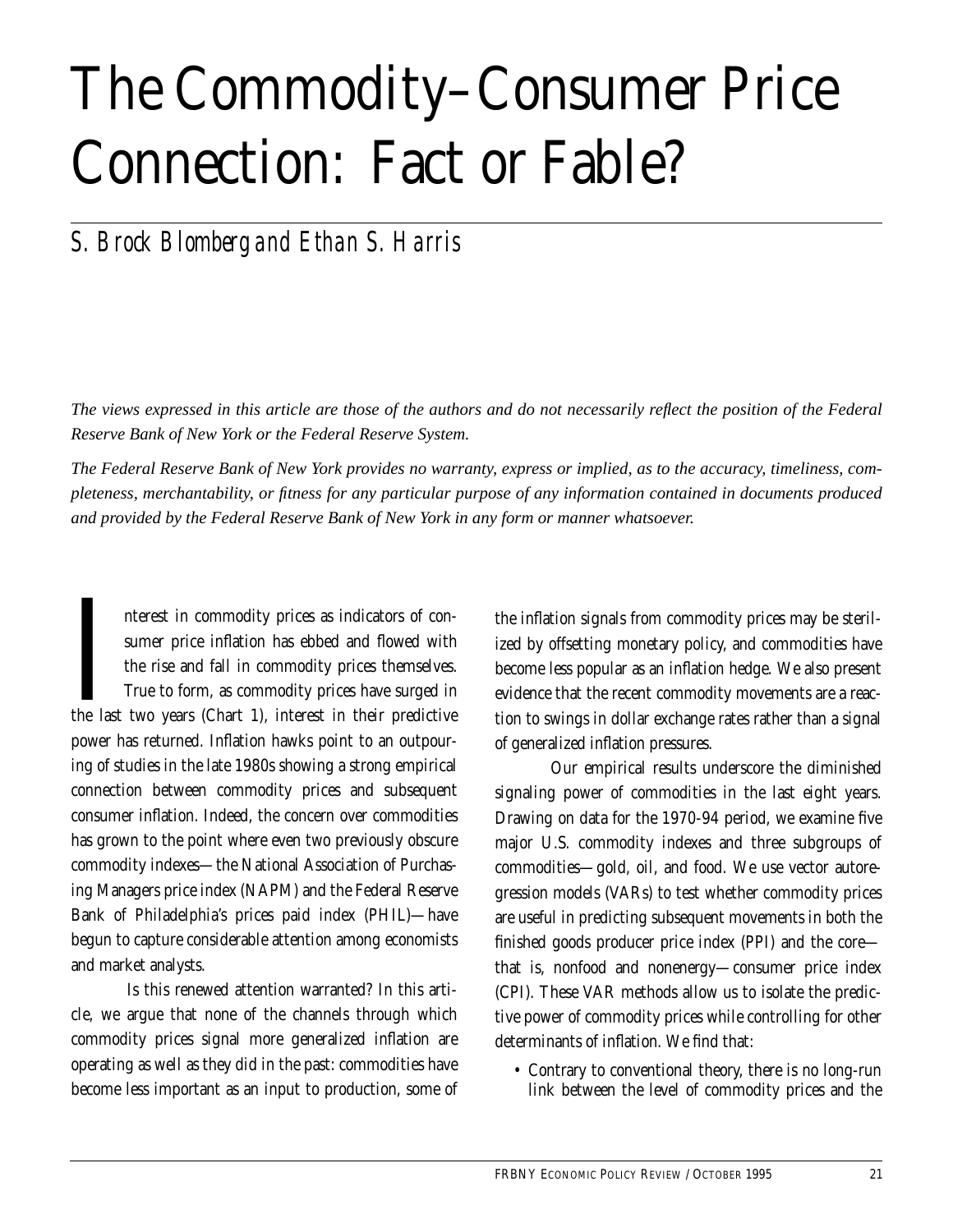level of consumer prices, but there is a link—or cointegrating relationship—between the *level* of commodity prices and the *rate* of consumer price inflation.

- During the full 1970-94 sample period, all of the traditional commodity indexes have some ability to predict short-run changes in core CPI inflation. However, this relationship weakens considerably starting in the mid-1980s. The breakdown extends beyond commodity prices: even the finished goods PPI cannot help predict changes in core CPI inflation in the recent period.
- Adding monetary variables and the dollar exchange rate to the models helps eliminate some perverse findings, suggesting that some inflation signals from commodities are being obscured by offsetting changes in exchange rates and monetary policy.
- Commodities that are particularly sensitive to major supply disruptions (such as food and oil) appear to have retained more explanatory power than those influenced primarily by input demands (industrial materials) or those used for inflation hedging (gold).

#### *Chart 1*



Recent Commodity Price Movements

Sources: Authors' calculations, based on data from Bureau of Labor Statistics, Commodity Research Bureau, *Journal of Commerce,* National Association of Purchasing Managers, Federal Reserve Bank of Philadelphia.

Note: Chart shows the price movements tracked by five major commodity indexes. PHIL is the Federal Reserve Bank of Philadelphia's prices paid index; NAPM, the National Association of Purchasing Managers price index; JOC, the *Journal of Commerce* index; CRB, the Commodity Research Bureau index; crude PPI, the crude producer price index.

Our examination of the signaling power of commodities begins with a review of the theoretical linkages between commodity prices and subsequent consumer price inflation.

### THE TORTOISE AND THE HARE AND OTHER COMMODITY FABLES

Most arguments for a signaling role for commodities rest on the fact that commodity prices are set in auction or flexi-price markets and therefore can sprint ahead quickly in response to actual or expected changes in supply or demand. By contrast, prices of most final goods and services, restrained by contractual arrangements and other frictions, respond slowly and steadily to supply and demand pressures, only gradually gaining ground on commodity prices. Like the hare in Aesop's famous fable, commodity prices tend to take a quick, early lead in inflation cycles, but ultimately lose the race, falling in real terms.

Formal theoretical models, such as Boughton and Branson (1991) and Fuhrer and Moore (1992), are based on this notion of commodity behavior, building on Dornbusch's (1976) classic exchange rate model. In these models, commodities are assets whose price "jumps" to equilibrate the money and goods markets. Thus, a surge in aggregate demand (for example, an unexpected increase in the money supply) causes commodity prices to shoot upward while final goods prices respond only with a lag.<sup>1</sup>

The empirical literature on commodities expands on this simple theoretical framework and presents three different accounts of the linkages between commodity prices and broad inflation. These accounts—or commodity "fables"—explain why commodity prices could be a useful leading indicator of inflation.

First, as illustrated by the tortoise-and-hare fable, commodity prices may give early warning signals of an inflationary surge in aggregate demand. Higher demand for final goods increases the demand for commodity inputs and, even though the inflation impetus may start in final goods markets, the first visible increase in prices may be in the flexi-price commodity markets.<sup>2</sup> Because commodities are widely traded internationally, this aggregate demand signal would most likely occur when strong domestic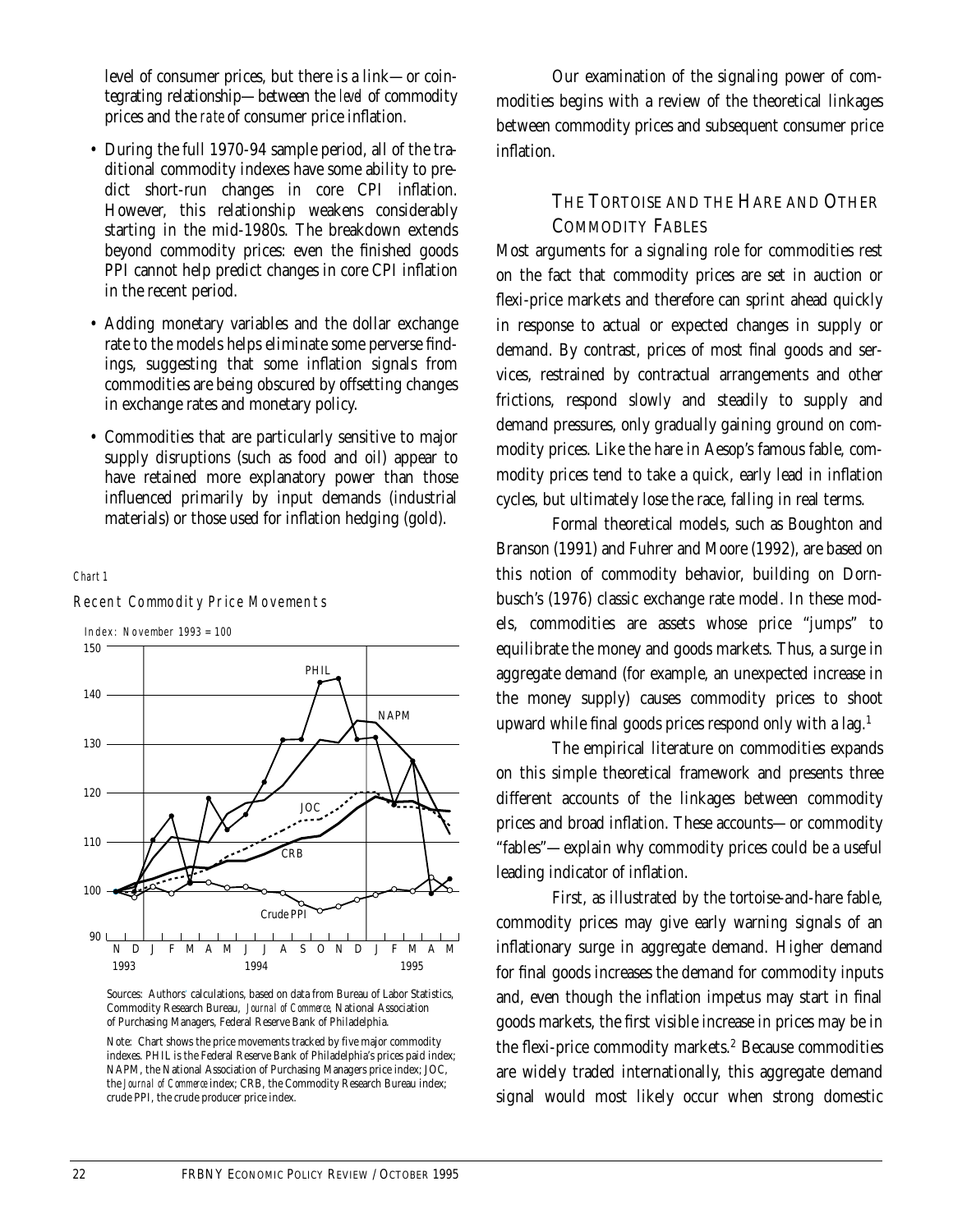demand is not offset by weak foreign demand. Indeed, in empirical models, commodity prices are often modeled as a function of global economic activity. These demandinduced commodity price run-ups presumably will be concentrated in industrial materials.

Second, commodity prices and broad inflation may be directly linked because commodities are an important input into production, representing about one-tenth of the value of output in the United States. Thus, all else being equal, an increase in commodity prices should eventually be passed through to final goods prices. Historically, large direct input price effects have tended to be concentrated in food and energy commodities.

The third linkage between commodity prices and future inflation stems from the first two. Because commodity prices respond quickly to general inflation pressures,

> *Like the hare in Aesop's famous fable, commodity prices tend to take a quick, early lead in inflation cycles, but ultimately lose the race, falling in real terms.*

investors may see them as a useful inflation hedge. This perception tends to be self-fulfilling: the more that commodities are seen as an effective hedge, the more likely investors are to turn to them in anticipation of inflation. Traditionally, precious metals have been singled out as the most convenient commodities for hedging inflation.

### VAR LITERATURE

These three fables motivate empirical studies of the commodity–consumer price connection. Most studies, however, avoid the complications of a formal structural model and instead use VAR models to test for a positive correlation between commodity prices and subsequent consumer price inflation. The VAR methodology assumes that each variable can be best explained by using past values of both itself and all other relevant variables. Using this approach,

a very active literature in the late 1980s established the following:3

- Although commodity prices and consumer prices tend to diverge over time, commodity price *levels* and consumer price *inflation* tend to move together over time—that is, they are cointegrated (Boughton and Branson 1991; Cody and Mills 1991).
- Commodities have significant predictive power in explaining short-run movements in CPI inflation, even when researchers control for information contained in monetary aggregates, real output, interest rates, and exchange rates (Horrigan 1986; Webb 1988; Durand and Blondal 1991; Cody and Mills 1991; Garner 1989).
- The economic magnitude of these signals, however, may be small (Horrigan 1986; Furlong 1989; Garner 1989).
- There is some evidence that these relationships have shifted over time, with stronger linkages in the late 1970s and early 1980s than in the earlier period (Whitt 1988; Furlong 1989).

Despite the empirical consensus, there are reasons to believe that the commodity-CPI connection may have weakened since the mid-1980s. First, with commodities playing a smaller role in U.S. production, and in the absence of major food and oil price shocks, recent commodity price fluctuations may not have been big enough to be passed through to consumer prices. Second, the theoretical literature on commodity prices suggests that the recent attention of monetary authorities to commodity prices may have diminished commodities' signaling role.<sup>4</sup> This would occur if monetary authorities eased or tightened policy in response to the inflationary signals of commodity prices and thereby mitigated the actual inflation outcome. Third, because commodity investments have yielded a poor return in recent years, they have lost some appeal as inflation hedges, making them less sensitive to inflation expectations. Finally, recent commodity movements may have little to do with underlying inflation pressures and instead may reflect a rebound in very depressed markets and the impact of movements in dollar exchange rates.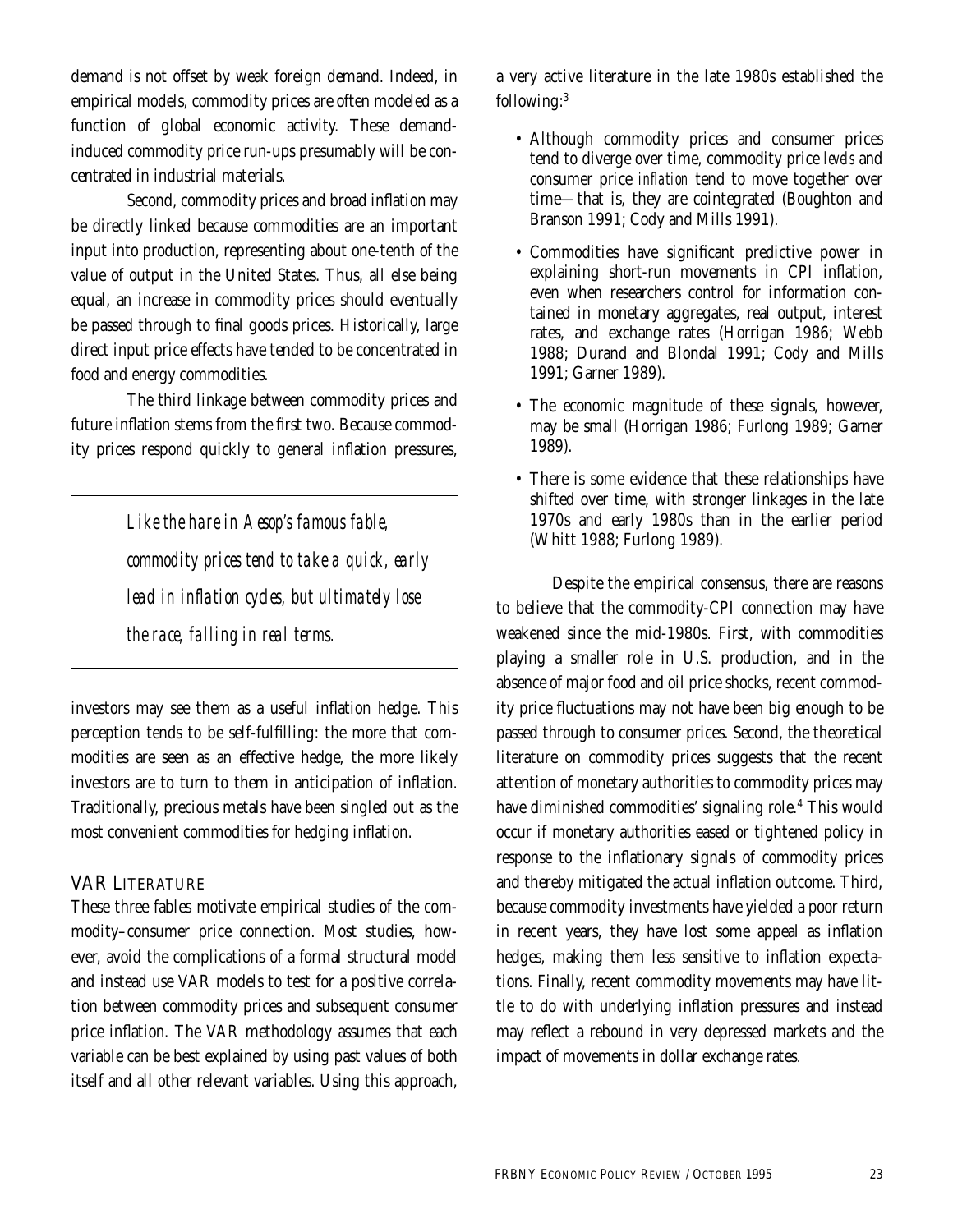## EIGHT COMMODITY PRICE INDICATORS

For our empirical tests, rather than focus on a single commodity index, we consider five popular alternative indexes and three key subgroups of commodities. Each of the indexes has advantages and disadvantages relating to the properties of its construction and its correspondence to the various commodity fables.

The most popular indicators in past empirical research have been the Commodity Research Bureau (CRB) spot index, the *Journal of Commerce* (JOC) index, and the crude PPI:

- The CRB index is a simple, equally weighted average of twenty-three commodities, including foodstuffs and industrial materials. It is updated instantly on computer screens and is the most closely watched commodity index.
- The JOC focuses just on industrial commodities and is therefore presumably well suited to capture the tortoise-and-hare fable discussed above. It also has the advantage of being specifically weighted according to the inflation sensitivity of each of its components.
- The crude PPI is divided about evenly into three parts: food, energy, and other. It is weighted according to the actual value of commodity shipments and therefore presumably is the best index for exploring how commodity price increases are passed through to final goods prices.

In addition to these three traditional indexes, two survey-based measures of commodity prices have recently garnered attention—the NAPM and PHIL price indexes. Both of these indexes measure the diffusion of price increases across firms:

- The NAPM index measures the percentage of manufacturing firms reporting higher material prices, plus half the percentage of those firms reporting no change in prices. It therefore has a value of roughly 50 percent when aggregate prices are unchanged.
- The PHIL index, calculated a bit differently, is the percentage of firms in the Philadelphia region reporting higher prices, minus the percentage reporting lower prices; hence, it should have a value of roughly zero when aggregate prices are unchanged.

Historically, both of these diffusion indexes have proved to be quite sensitive to conditions in commodity markets.

Three subgroups of commodities are also potentially useful inflation predictors:

- Gold traditionally has been the commodity most associated with inflation hedging.
- Food and oil have both been subject to major supply disruptions and can be used to pinpoint the price pass-through scenario.

## IMPRESSIONISTIC EVIDENCE: TURNING POINTS AND TRENDS

The simplest, least technical test of the inflation-signaling power of commodity prices is to look at turning points in the inflation cycle. The top panel of Chart 2 plots core CPI inflation, with shading to indicate periods of falling inflation; the bottom panel plots inflation in the JOC index and superimposes the shaded regions from the core CPI chart. The chart illustrates why commodity prices gained popularity as inflation indicators in the 1970s: from the late

> *During the 1960s and over the last decade, the JOC index has been a poor leading indicator of turning points in inflation, sending more false signals than correct signals.*

1960s to the early 1980s, JOC inflation peaks and troughs regularly predated peaks and troughs in core CPI inflation. There were no missing signals over this period and there was only one false signal: in 1976, JOC inflation peaked and then declined, but CPI inflation continued to trend up.

Chart 2 also underscores why we suspect that commodity prices have not always been reliable indicators of future inflation. During the 1960s and over the last decade, the JOC index has been a poor leading indicator of turning points in inflation, sending more false signals than correct signals. For the most recent period, strong false signals have occurred in 1987 and 1992. Even the correct signals have been somewhat misleading, with very sharp commod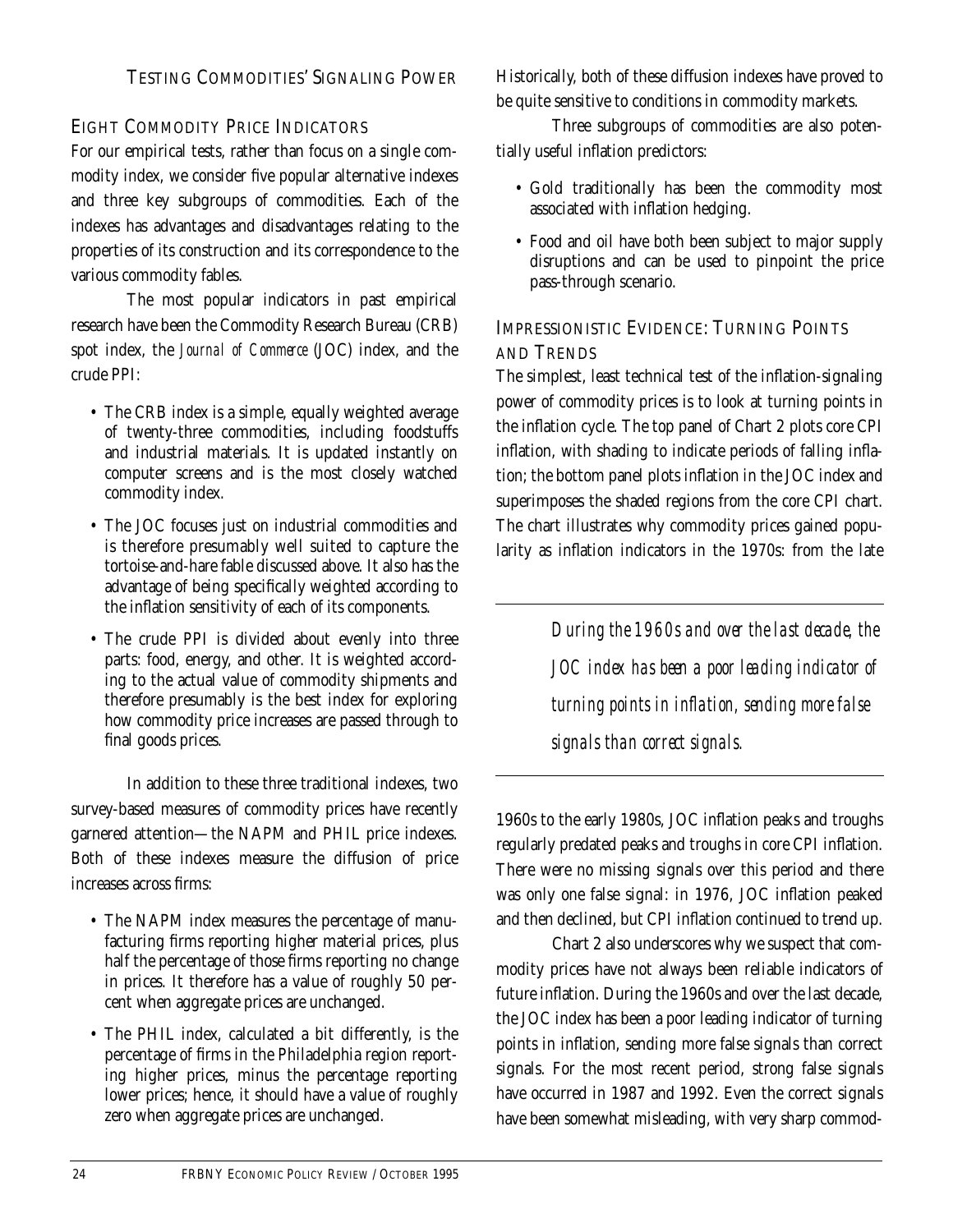ity price surges preceding relatively mild inflation accelerations. Similar results hold for the other major commodity indexes. Thus, on a stand-alone basis, commodity price indexes appear to be relatively unreliable indicators of inflation in the recent period.

Another reason to suspect a breakdown in the commodity-CPI connection is the steady drifting apart of price levels. Chart 3 plots three stages of producer prices the crude, intermediate, and finished goods PPIs—along with the core CPI since 1967. Note that each stage seems to be relatively tightly linked until 1980. After that, each index seems to drift apart, with the magnitude of the drift increasing at each stage of fabrication. Although this drift does not necessarily compromise the short-run commodity-

#### *Chart 2*



The JOC Index and Turning Points in Inflation

Notes: Each series is a three-month moving average of twelve-month percentage changes. The shaded areas denote periods of declining core CPI inflation.

Sources: Bureau of Labor Statistics; *Journal of Commerce*.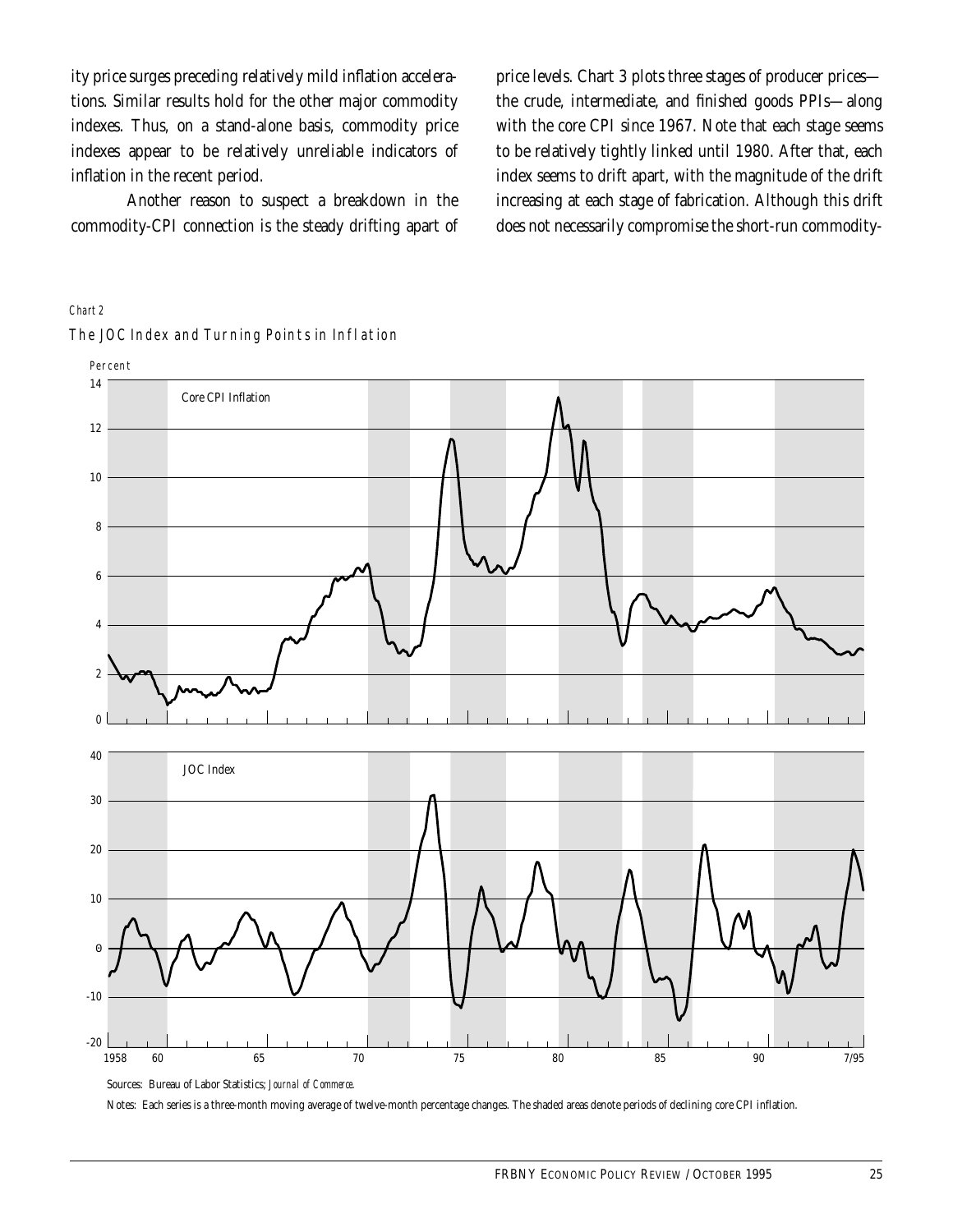#### Prices by Stage of Fabrication *Chart 3*



CPI relationship, it does make the arguments for a longrun price pass-through more tenuous.

## FORMAL TESTS: VARS

The impressionistic evidence suggests that the linkage may have broken down; we now present more rigorous evidence of a structural shift. We assess the overall performance of the commodity indicators using conventional VARs, which provide simple tests of the short-run causal relationship between these variables. In addition to using conventional VARs, we present in the appendix the results obtained by using two alternative VAR models: error correction models, which test for long-run as well as short-run linkages; and time-varying parameter models, which can be used to explore shifts in the relationships among the variables without having to divide the sample. These alternative models generally confirm the findings for the conventional VARs.

For our VAR tests, we regress core CPI on lags of itself and lags of a commodity index. Each equation also includes a constant, a time trend, and the prime-age male unemployment rate to control for business cycle impacts on inflation. All variables included in the models are appropriately differenced to ensure that the data are "stationary"; we also include twelve lags on each explanatory variable.<sup>5</sup> In addition to estimating our core CPI equations, we test for a two-stage link between commodity prices and core CPI inflation by first estimating the relationship between the commodity indexes and the finished goods PPI and then testing the impact of the finished goods PPI on core CPI inflation. This two-stage approach enables us to explore the commodity-CPI connection in more detail.

The results for the full sample<sup>6</sup>—January 1970 to April 1994—confirm some findings in the literature. The top panel of Table 1 shows tests of the joint statistical significance of twelve lags of the commodity indicators in predicting the change in core CPI inflation, as well as the sign of the sum of the coefficients. The bottom panel of the table shows the results when finished goods PPI inflation is the dependent variable. If the commodity indexes are useful predictors of final goods inflation, we would expect the sum of the coefficients to be positive and statistically significant (generally with p-values of less than .05). As in past studies, the CRB and JOC indexes are significant and have the correct sign in explaining both the core CPI and the finished goods PPI. Thus, they seem to provide information beyond that contained in the model's other variables.

Some of the full sample results, however, are sur-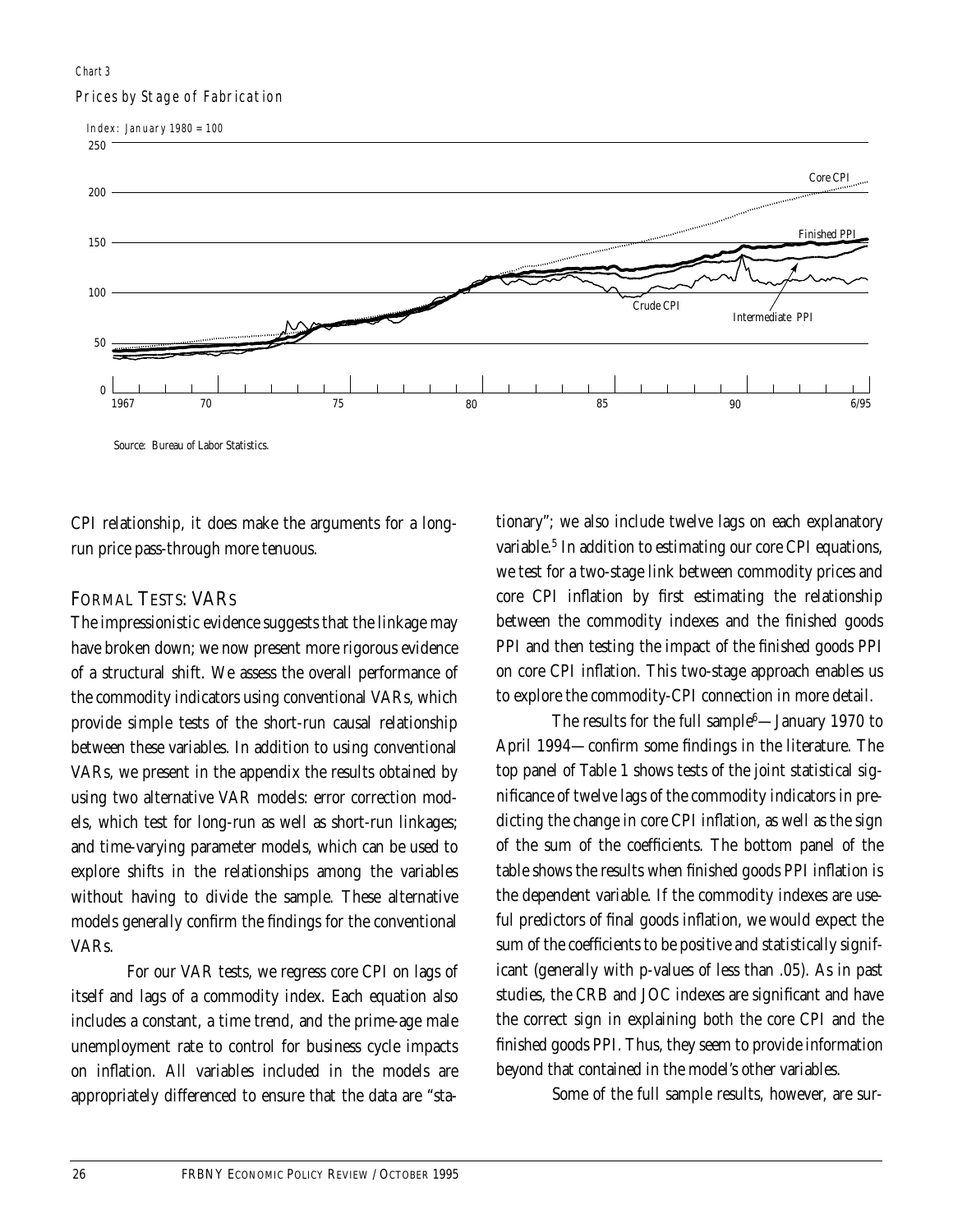prising. The crude PPI is insignificant not only in the core CPI equation, but in the finished goods PPI equation as well. This result is particularly troubling for the price passthrough view of the inflation process because the crude PPI—more than any other commodity index—is weighted to reflect the use of commodities in production. Our finding also contradicts studies such as Horrigan's (1986), which found that the crude PPI was significant in explaining the first difference of CPI inflation for the 1959-84 period. The finished goods PPI does help explain core CPI inflation, so there is only one weak link in the chain running from crude producer goods to finished producer goods to consumer prices.

The results for the diffusion indexes—NAPM and PHIL—also warrant some discussion since these indexes have garnered considerable attention among business economists and financial market analysts but have been largely ignored in the academic literature. These indexes have advantages and disadvantages relative to the JOC and CRB indexes. On the plus side, they reflect the actual prices companies pay for inputs—through long-term contracts and auction markets—whereas the CRB and JOC indexes include only auction prices. On the minus side, they are based on qualitative surveys and are not released to the public until weeks after the data are collected (by contrast, the JOC and CRB indexes are immediately available).7 Thus, it is an empirical question whether the release of these diffusion indexes each month adds any information beyond that already reported in the market-based indexes. The full-sample findings in Table 1 suggest that the academics have been right to ignore the diffusion indexes: neither is useful in predicting either core CPI inflation or finished goods PPI. Indeed, in "horse races"—when the diffusion indexes enter in the same regression as either the JOC or CRB index—they are never significant.

### SPLIT SAMPLE RESULTS: A BREAK IN THE COMMODITY-CPI CONNECTION

Table 1 also shows the results when we split the sample into two parts: an early period (January 1970 to December 1986), which roughly covers the period tested in many previous studies, and the more recent period (January 1987

to April 1994). Preliminary tests showed a significant structural break in these models in the mid-1980s, with the qualitative results insensitive to the particular date chosen.8 The results for the earlier sample continue to support previous research: the sum of the coefficients for the commodity variables always has the correct sign and is highly statistically significant. In contrast to the full sample results and in conformity with Horrigan (1986), the crude PPI is also significant.

For the more recent period, the good news is that all of the commodity indexes except CRB have a significant positive relationship to the finished goods PPI. Indeed, in contrast to the full sample, the two diffusion indexes— NAPM and PHIL—have a significantly positive relationship with the finished goods PPI. The bad news, and perhaps this article's key finding, is that except for the JOC index, all of the commodity indexes have a perverse *negative* relationship to core CPI inflation. Even the finished goods PPI has developed a negative link, suggesting a breakdown in the relationship between the inflation process in the

| Table 1<br>VAR TESTS OF COMMODITIES AS INFLATION PREDICTORS |                               |         |          |         |          |         |  |
|-------------------------------------------------------------|-------------------------------|---------|----------|---------|----------|---------|--|
| Dependent Variable: Change in Core CPI Inflation            |                               |         |          |         |          |         |  |
|                                                             | 1970-94<br>1970-86<br>1987-94 |         |          |         |          |         |  |
| <b>Commodity Indicator</b>                                  | Sign                          | P-Value | Sign     | P-Value | Sign     | P-Value |  |
| JOC                                                         | $(+)$                         | .01     | $(+)$    | .01     | $^{(+)}$ | .06     |  |
| <b>CRB</b>                                                  | $(+)$                         | .01     | $^{(+)}$ | .00.    | $(-)$    | .02     |  |
| PPI crude                                                   | $(+)$                         | .32     | $^{(+)}$ | .06     | $(-)$    | .04     |  |
| <b>NAPM</b>                                                 | $^{(+)}$                      | .20     | $(+)$    | .00.    | $(-)$    | .03     |  |
| PHIL.                                                       | $^{(+)}$                      | .52     | $^{(+)}$ | .04     | $(-)$    | .01     |  |
| PPI finished                                                | $^{(+)}$                      | .00     | $^{(+)}$ | .00     | (-)      | .01     |  |

Dependent Variable: Finished Goods PPI Inflation

|                     | 1970-94  |         | 1970-86  |         | 1987-94  |         |
|---------------------|----------|---------|----------|---------|----------|---------|
| Commodity Indicator | Sign     | P-Value | Sign     | P-Value | Sign     | P-Value |
| <b>JOC</b>          | $^{(+)}$ | .00.    | $^{(+)}$ | .00.    | $(+)$    | .00.    |
| <b>CRB</b>          | $(+)$    | .01     | $^{(+)}$ | .00.    | $^{(+)}$ | .57     |
| PPI crude           | $(+)$    | .61     | $^{(+)}$ | .00.    | $^{(+)}$ | .07     |
| <b>NAPM</b>         | $(+)$    | .24     | $^{(+)}$ | .00.    | $^{(+)}$ | .00     |
| PHIL                | $(+)$    | .23     | $(+)$    | .03     | $^{(+)}$ | .00     |

Sources: Authors' calculations, based on data from Bureau of Labor Statistics, *Journal of Commerce*, Commodity Research Bureau, National Association of Purchasing Managers, Federal Reserve Bank of Philadelphia.

Notes: Table reports the sign and joint statistical significance of the coefficients for each commodity index. The explanatory variables in the regression include a constant, a linear time trend, and one to twelve lags of: the prime-age male unemployment rate, the dependent variable, and a commodity index. NAPM and the unemployment rate enter as levels; PHIL enters as a difference; and the CRB, JOC, crude PPI, and finished PPI enter as log differences.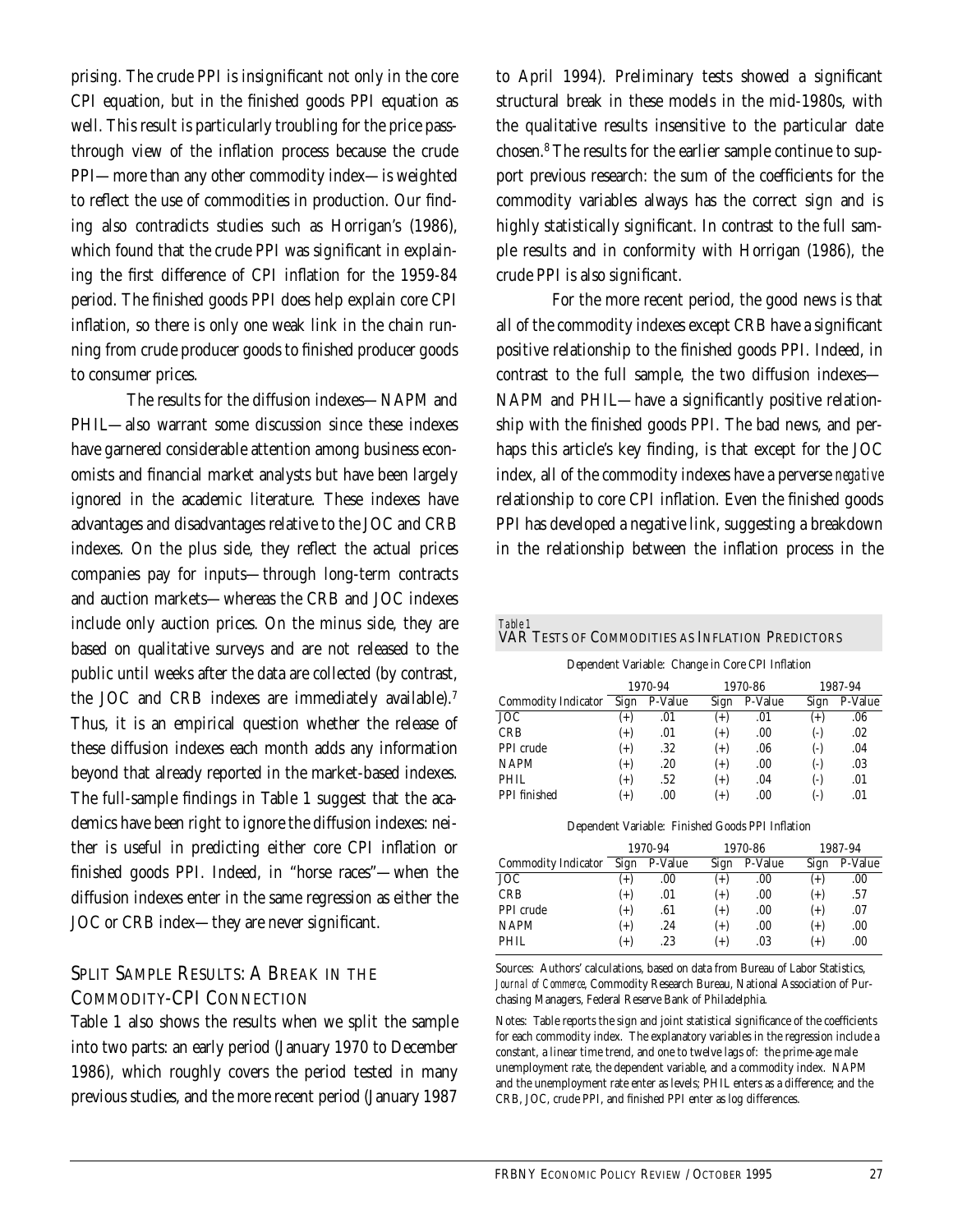manufacturing sector and the overall economy. In other words, for many indexes, an increase in commodity inflation has become associated with a future slowing in core CPI inflation.9

#### OUT-OF-SAMPLE FORECASTS

Although Table 1 suggests that commodity indexes have failed to correctly signal movements in core CPI inflation in the recent period, it tells us nothing about the magnitude of this signaling error. To get a sense of the size of this error, we take the parameter estimates for the 1970-86 period for the CRB and JOC models and simulate the models dynamically over the 1987-94 period (Chart 4). The out-of-sample errors from this forecasting exercise could reflect either shifts in the coefficients for the commodity variables or shifts in other relationships in the model. To pinpoint the impact of the weakened commodity connection, therefore, the chart presents three simulations: one excluding the commodity indexes, a second including the CRB index, and a third including the JOC index. The difference between the simulations with and without the commodity indexes is used to measure the

#### *Chart 4*

Model Prediction Errors Attributable to Commodity Indexes



Sources: Authors' calculations, based on data from Bureau of Labor Statistics, *Journal of Commerce,* Commodity Research Bureau.

Notes: The model for the acceleration in core CPI inflation is estimated through December 1986 and then dynamically simulated forward. The forecast prediction errors are reported as a twelve-month moving sum. The sums for the first twelve months include both in-sample and out-of-sample errors.

additional error (or improvement) in the forecast due to the commodity variable.

The simulations confirm that these models have a chronic tendency to overestimate the change in inflation in the recent period. This overprediction is due in part to misleading signals from the commodity indexes and in part to a shift in other relationships in the model. Chart 4 plots a twelve-month moving sum of the monthly forecast errors. It shows that the model without a commodity index predicted an earlier and more virulent acceleration in inflation in the 1987-89 period than in fact occurred; the model also suggested an uptick in inflation in 1994 rather than the actual downtrend. When the CRB index is included in the model, the overpredictions are even larger,

> *The bad news, and perhaps this article's key finding, is that except for the JOC index, all of the commodity indexes have a pervers*e *negative relationship to core CPI inflation.*

particularly for 1989 and 1994, and the average annual error is about 1 percentage point over the entire 1987-94 period.

The results are more dramatic for the JOC index: the model significantly overpredicts over the entire period, with annual errors of more than 2 percentage points in the late 1980s and about 1 1/2 percentage points in 1994. This poor performance is particularly troubling because this index was designed specifically as an indicator of broad inflation. Moreover, similar results are obtained when the other commodity indexes are used, with an average annual overprediction of about 1 percentage point.

## ARE THE PARTS WORTH MORE THAN THE WHOLE?

By lumping together a diverse group of commodities, the indexes could obscure their components' predictive power. This would be the case if some commodities were not good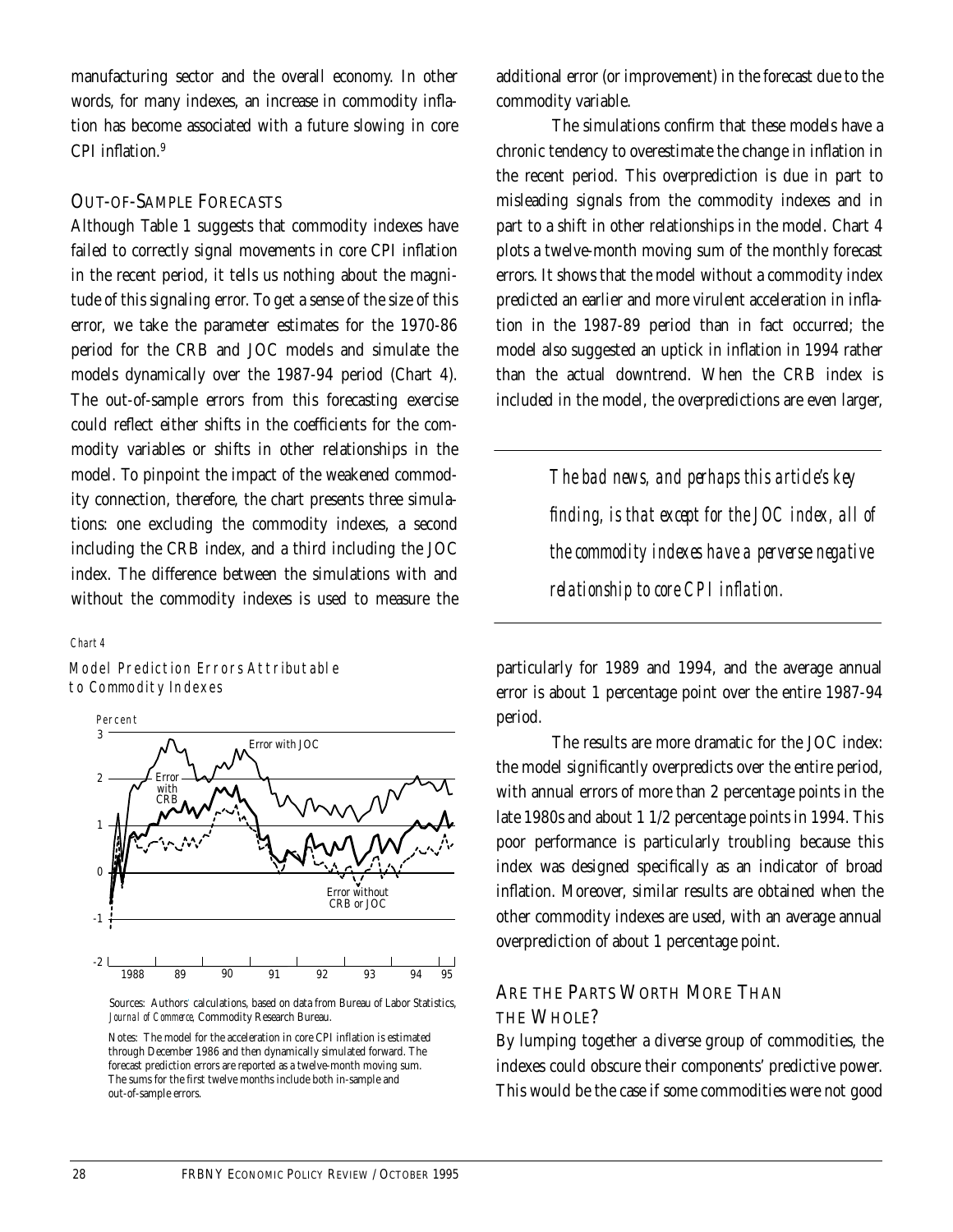inflation predictors or if the timing of the inflation signals varied among different kinds of commodities.

To investigate these possibilities, we subject three narrowly defined commodities—gold, food, and oil—to the same tests as the broader indexes (Table 2). Despite its reputation as an inflation hedge, gold shows the weakest results, sending unreliable signals for the full sample period and both subsamples. Indeed, in the earlier period, the sum of the coefficients on gold is negative and statistically significant, suggesting that rising gold prices are a signal of falling consumer price inflation.

By contrast, both oil and food—with positive, significant coefficients—appear to be good predictors of core CPI inflation in the earlier period. This is consistent with the idea that major supply disruptions in these markets fed through to general inflation in the 1970s and early 1980s. In the more recent period, both continue to have the correct sign. In the case of oil, this probably reflects the impact of the 1990 supply shock to oil prices. As we will explain later, one reason for this positive response may be that monetary policymakers are more reluctant to tighten when the commodity price rise is due to a supply shock rather than a demand shock. Supply shocks pose a dilemma for policymakers because inflation pressures increase at the same time that real economic activity weakens. Hence, supply-induced increases in commodity prices are more likely to be allowed to show through to increases in final goods prices.

*Table 2* THE PREDICTIVE POWER OF THREE COMMODITY SUBGROUPS

|                            | 1970-94  |              | 1970-86  |              | 1987-94  |         |
|----------------------------|----------|--------------|----------|--------------|----------|---------|
| <b>Commodity Indicator</b> |          | Sign P-Value |          | Sign P-Value | Sign     | P-Value |
| Gold                       | $(-)$    | .31          | (-)      | .05          | (-)      | .18     |
| Food                       | $^{(+)}$ | .01          | $^{(+)}$ | .00.         | $^{(+)}$ | .00.    |
| Oil                        | $^{(+)}$ | .05          | $^{(+)}$ | .01          | $(+)$    | .02     |

Sources: Authors' calculations, based on data from Bureau of Labor Statistics, *Journal of Commerce*, Commodity Research Bureau.

Notes: The dependent variable is the second difference of log core CPI. The table reports the sign and joint statistical significance of the coefficients for each commodity index. The explanatory variables in the regression include a constant, a linear time trend, and one to twelve lags of: the prime-age male unemployment rate; the dependent variable; and the price index for either gold, food (a subcomponent of the CRB), or oil (West Texas Intermediate posted price before 1982 and spot price thereafter). The unemployment rate enters as a level, gold enters as a log difference, and oil and food enter as second log differences.

## EXPLAINING THE DIMINISHED SIGNALING POWER OF COMMODITIES

Commodity prices have clearly become a much less reliable indicator in the recent period. In this section, we combine impressionistic evidence, results from other research, and our own empirical findings to support three explanations for the shift:

- the diminished use of commodities as inflation hedges,
- monetary policy reactions to commodity prices, and
- the shift away from commodity-intensive production.

In recent years, commodities have lost much of their reputation as an effective tool for hedging inflation. Over the postwar period, all three major commodity indexes have failed to keep up with inflation and have been particularly poor performers during the last twenty years (Table 3). Some individual commodities have fared better but have still fallen well short of safer investments, such as Treasury bonds. For example, although gold prices have matched the CPI for the 1975-94 period as a whole, they have been a very volatile investment, skyrocketing in the late 1970s, then dropping sharply, and finally hovering around \$400 per ounce for more than a decade. It is therefore not surprising that investors have generally rejected commodities as an inflation hedge and instead are using financial futures on interest rates or exchange rates. For

| Table 3 |                                       |
|---------|---------------------------------------|
|         | THE ANNUAL REAL RETURN TO COMMODITIES |

| Commodity Indicator           | Postwar | 1975-94 |
|-------------------------------|---------|---------|
| JOC                           | $-2.4$  | $-3.1$  |
| <b>CRB</b>                    | $-1.4$  | $-3.0$  |
| PPI crude                     | $-1.2$  | $-1.8$  |
| Gold                          | 1.4     | 0.1     |
| Nonferrous metals             | 0.0     | $-1.0$  |
| Food and feed                 | $-1.8$  | $-2.8$  |
| Oil                           | 1.1     | $-2.2$  |
| Memo: Ten-year Treasury bonds | 2.6     | 3.5     |

Sources: Authors' calculations, based on data from Bureau of Labor Statistics, *Journal of Commerce*, Commodity Research Bureau, Board of Governors of the Federal Reserve System.

Notes: Each variable is deflated by the CPI. The postwar sample starts in 1947, except for JOC and CRB, which start in 1948 and 1967, respectively. Nonferrous metals and food and feed are components of the crude producer price index, and oil is the West Texas Intermediate posted price before 1982 and spot price thereafter.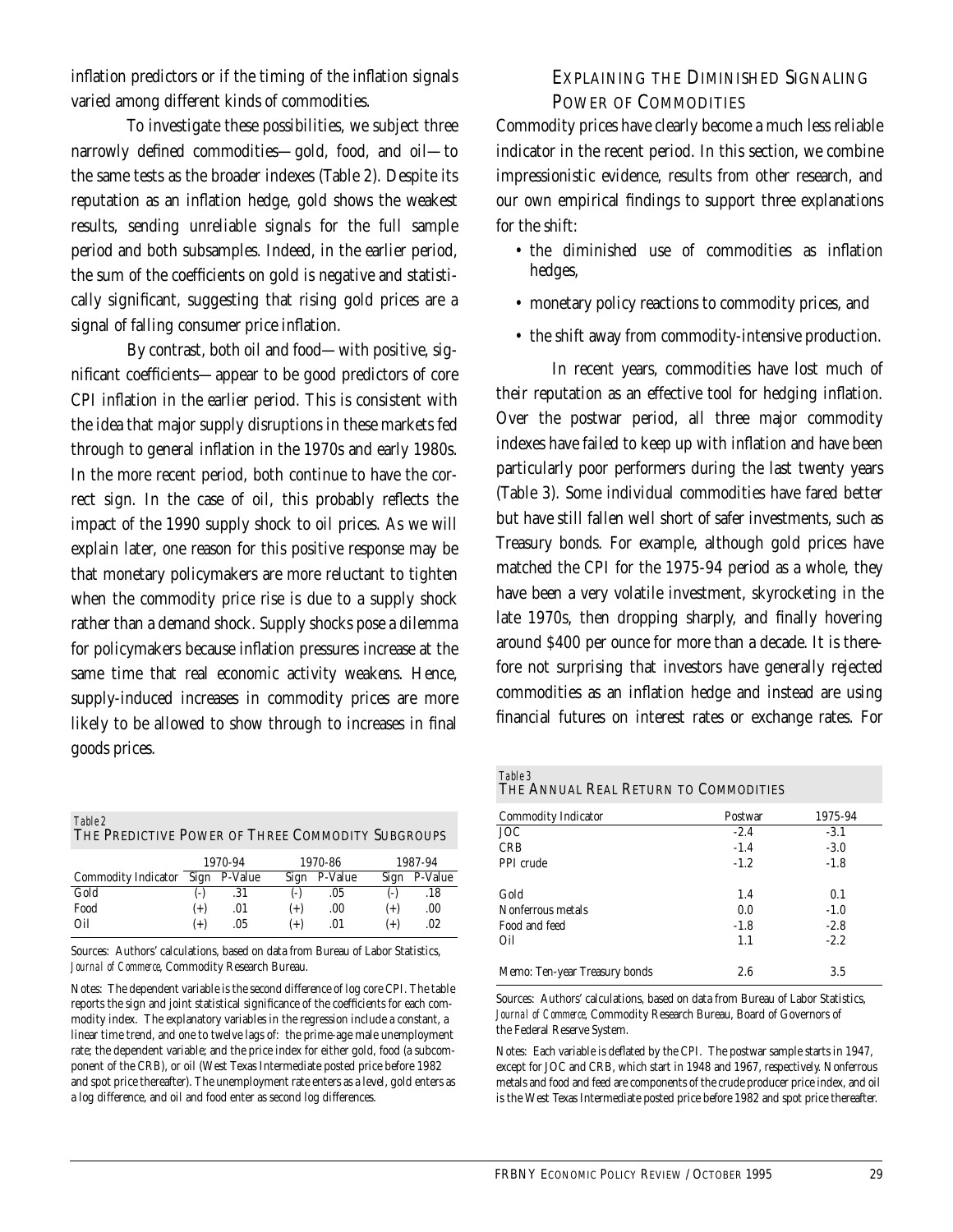instance, in 1993, trading in Treasury bond futures outnumbered trading in gold futures more than ten to one (Einhorn 1994). If gold and other commodities are not seen as reliable inflation hedges, then less of their movement will be due to changes in inflation expectations (and a larger portion will be due to factors specific to commodity markets).

A second explanation for the weaker predictive power of commodities is that they may be an example of Goodhart's law. Goodhart argued that "any statistical regularity will tend to collapse once pressure is placed on it for control purposes." Therefore, if investors believe that monetary authorities are reacting to the inflation signals from commodity prices, then the commodity price movements will begin to reflect market expectations of monetary policy rather than independent information on the economy. As an extreme example, Fuhrer and Moore (1992) show that if the monetary authorities include commodities in their "reaction function," even "mild targeting pressure" on commodity prices can lead to perverse results, with increases in commodity prices predicting a decline in final goods prices. In this case, the signal of *incipient* inflation pressures from commodities may be correct, but little *actual* inflation occurs because of offsetting monetary pol-

| – <i>Lame 4</i>                                  |  |
|--------------------------------------------------|--|
| COMMODITY COEFFICIENTS WHEN MONEY AND THE DOLLAR |  |
| ARE ADDED TO THE 1987-94 MODEL                   |  |

|                     |          | Core CPI Model | <b>Finished PPI Model</b> |  |  |
|---------------------|----------|----------------|---------------------------|--|--|
| Commodity Indicator | Sign     | P-Value        | P-Value<br>Sign           |  |  |
| <b>JOC</b>          | $^{(+)}$ | .00.           | .00<br>$^{(+)}$           |  |  |
| <b>CRB</b>          | $(+)$    | .00.           | $(+)$<br>.00              |  |  |
| PPI crude           | $(+)$    | .00.           | $(+)$<br>.00              |  |  |
| <b>NAPM</b>         | $(-)$    | .00.           | $(+)$<br>.00              |  |  |
| PHIL                | $(-)$    | .03            | .00<br>$(-)$              |  |  |
| PPI finished        | $^{(+)}$ | .00            | NΑ<br>ΝA                  |  |  |

Sources: Authors' calculations, based on data from Bureau of Labor Statistics, *Journal of Commerce*, Commodity Research Bureau, National Association of Purchasing Managers, Federal Reserve Bank of Philadelphia, Board of Governors of the Federal Reserve System.

Notes: Table reports the sign and joint statistical significance of the coefficients for each commodity index. The explanatory variables in the regression include a constant, a linear time trend, and one to twelve lags of: M2, the trade-weighted dollar (Board of Governors of the Federal Reserve System measure), the prime-age male unemployment rate, the dependent variable, and a commodity index. NAPM and the unemployment rate enter as levels; PHIL enters as a difference; and M2, the dollar, CRB, JOC, crude PPI, and finished PPI enter as log differences.

icy. To continue our tortoise-and-hare analogy: the hare sprints ahead, but the authorities cancel the race before it heats up.

To test whether monetary policy may have offset some inflation signals from commodity prices, we added a variety of monetary policy measures to our VAR model for the 1987-94 period. Table 4 shows the typical results when M2 and the dollar are added: controlling for monetary policy in this way causes the coefficients to switch signs from negative to positive for several commodity variables.10 This finding suggests that some of the weakening in the commodity-inflation connection stems from policy reaction.

As Chart 5 shows, however, adding M2 and the dollar only partly solves the tendency of these models to overpredict the acceleration in inflation in the recent period. In particular, we repeat the out-of-sample exercise reported earlier, estimating the JOC and CRB models over the 1970-86 period and then simulating them over the recent period. Adding M2 and the dollar to each model does reduce the twelve-month sum of these out-of-sample forecast errors by an average of about 0.2 percentage points, but large overpredictions remain.<sup>11</sup>

These results complement the literature on the "price puzzle." Christiano, Eichenbaum, and Evans (1994) and others have pointed out that in a simple VAR framework, money tends to have a perverse relationship to aggregate prices—a tightening of policy raises the price level. They also note that if a commodity indicator is added to the model, the price puzzle tends to go away. Here we have turned this puzzle around and have shown that in the recent period, commodities have had a perverse link to aggregate prices—higher commodity prices predict a decline in final goods prices—but the puzzle is partially solved by including money in the model.

The final—and probably most important—factor in the diminished commodity-CPI connection is the sharp decline in the commodity composition of U.S. output. According to Rosine (1987), consumption of spot commodities as a share of nominal GDP ranged from 8 percent to 10 percent from 1973 to 1981, but fell to just 4 percent by 1986.<sup>12</sup> With the ongoing technological revolution, this

 $T_1$ *k*<sub>1</sub>, *4*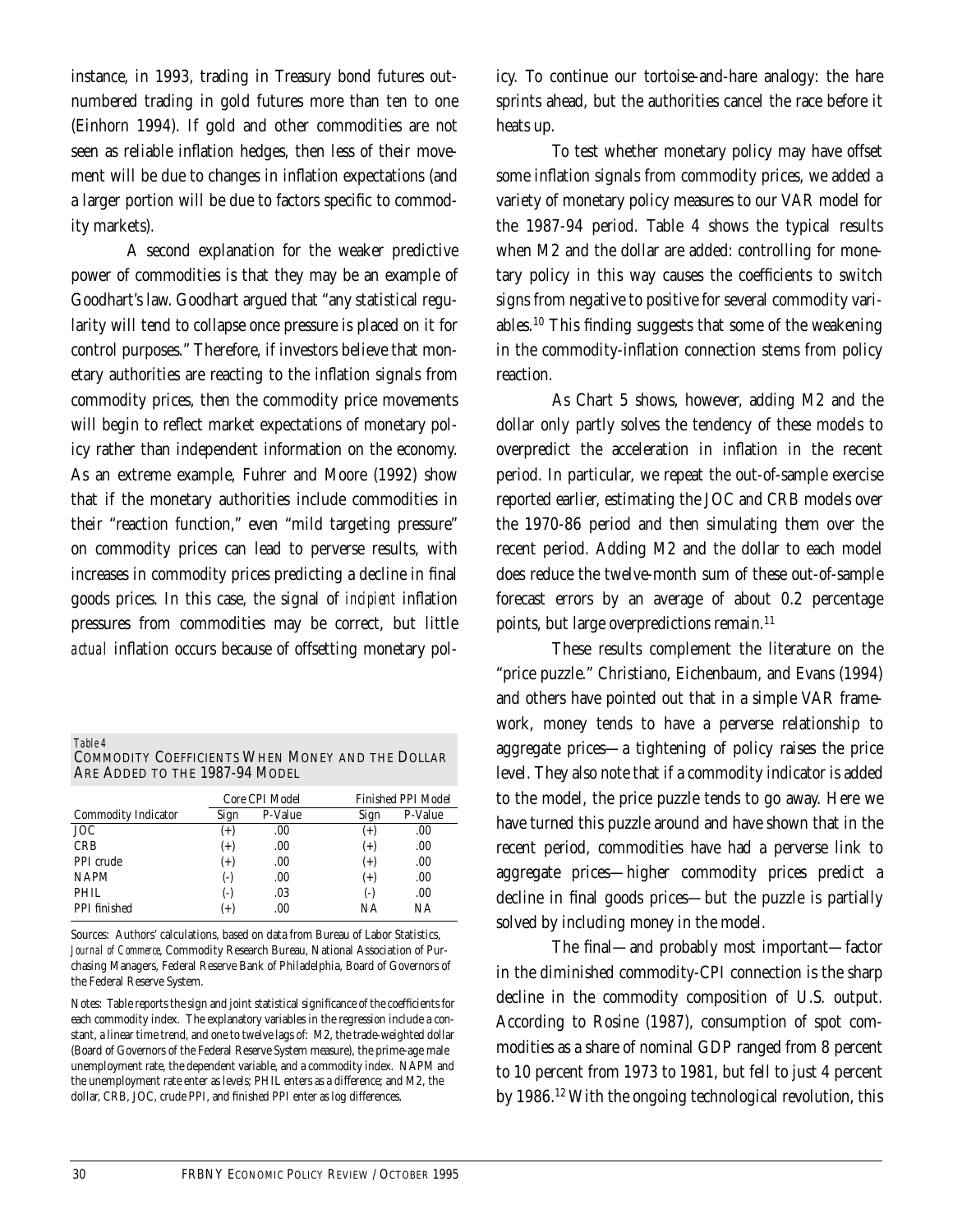decline has presumably continued into the 1990s.

This diminished role seems to reflect a sharp downward shift in demand for commodities that has lowered both the relative price of commodities and the growth in quantity consumed. Final demand has moved steadily away from goods with high commodity content (such as food, textiles, and furniture) toward sectors with low commodity content (such as engineering products, electronics, plastics, and services). For example, from 1948 to 1994,

#### *Chart 5*

-2



Prediction Errors in a Model That Controls for Monetary Policy

> Sources: Authors' calculations, based on data from Bureau of Labor Statistics, *Journal of Commerce,* Commodity Research Bureau.

1988 89 90 91 92 93 94 95

Notes: The model for the acceleration in core CPI inflation is estimated through December 1986 and then dynamically simulated forward. The forecast prediction errors are reported as a twelve-month moving sum. The average for the first twelve months includes both in-sample and out-of-sample errors.

the share of services in consumer spending almost doubled, from 32 percent to 57 percent. Furthermore, although commodity price inflation has exceeded CPI inflation for brief periods, for the 1970-94 period as a whole, commodities have lost more than half their value relative to consumer prices (Chart 6). This reduced role for commodities means that they are a less reliable inflation signal, not only

> *The final—and probably most important factor in the diminished commodity-CPI connection is the sharp decline in the commodity composition of U.S. output.*

because price pass-through effects are weakened, but because as increasing parts of the economy become independent of commodity markets, a rise in commodity prices is more likely to reflect an increase in a narrow part of final demand than an increase in economy-wide demand.

#### WHY HAVE COMMODITY PRICES RISEN?

If commodities are not signaling major inflation pressures, why have they risen so sharply? In large part, two factors seem to be at work. First, in many cases, prices have rebounded from unusually depressed levels. As in most cycles, the initial rebound in commodity prices may represent a catching-up process or a return to more normal input demands rather than a signal of economy-wide capacity pressures. As Chart 6 shows, even with their recent rebound, commodity prices remain well below their late 1980s peaks in real, CPI-adjusted terms.

Second, commodity prices may also have risen in response to the weak dollar. We would expect commodities—which are homogenous goods and are heavily traded in international markets—to be subject to the law of one price, that is, to have similar prices in each country's home currency. Thus, if the dollar weakens relative to other currencies, all else being equal, commodity consumers outside the United States should be willing to pay more dollars for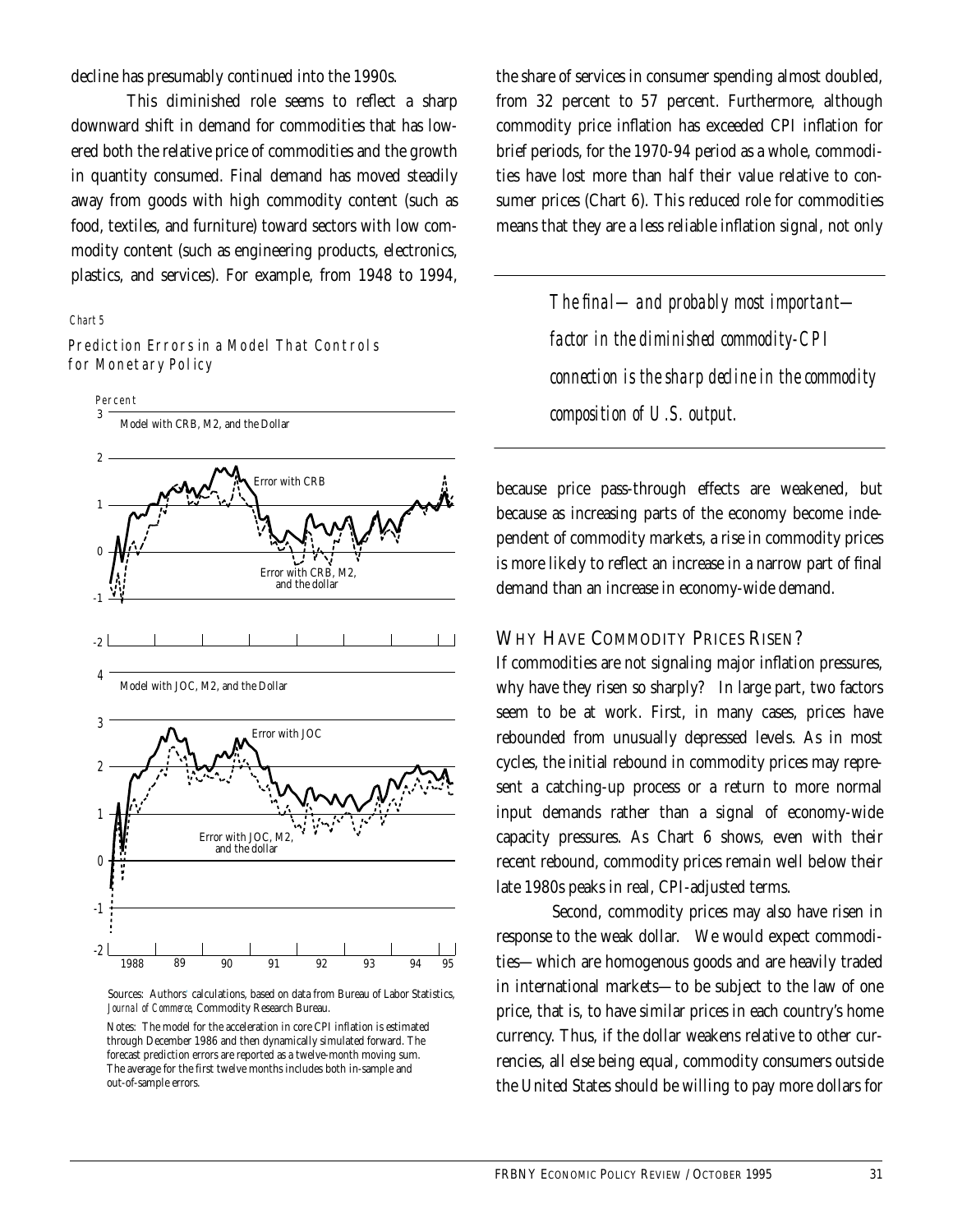#### *Chart 6*

#### "Real" JOC Index



Sources: Bureau of Labor Statistics; *Journal of Commerce*.

Note: The values are calculated by dividing the JOC index by the CPI and then rescaling the data to equal 100 in January 1980.

## Commodity Inflation and Dollar Appreciation *Chart 7*



Sources: *Journal of Commerce*; Board of Governors of the Federal Reserve System.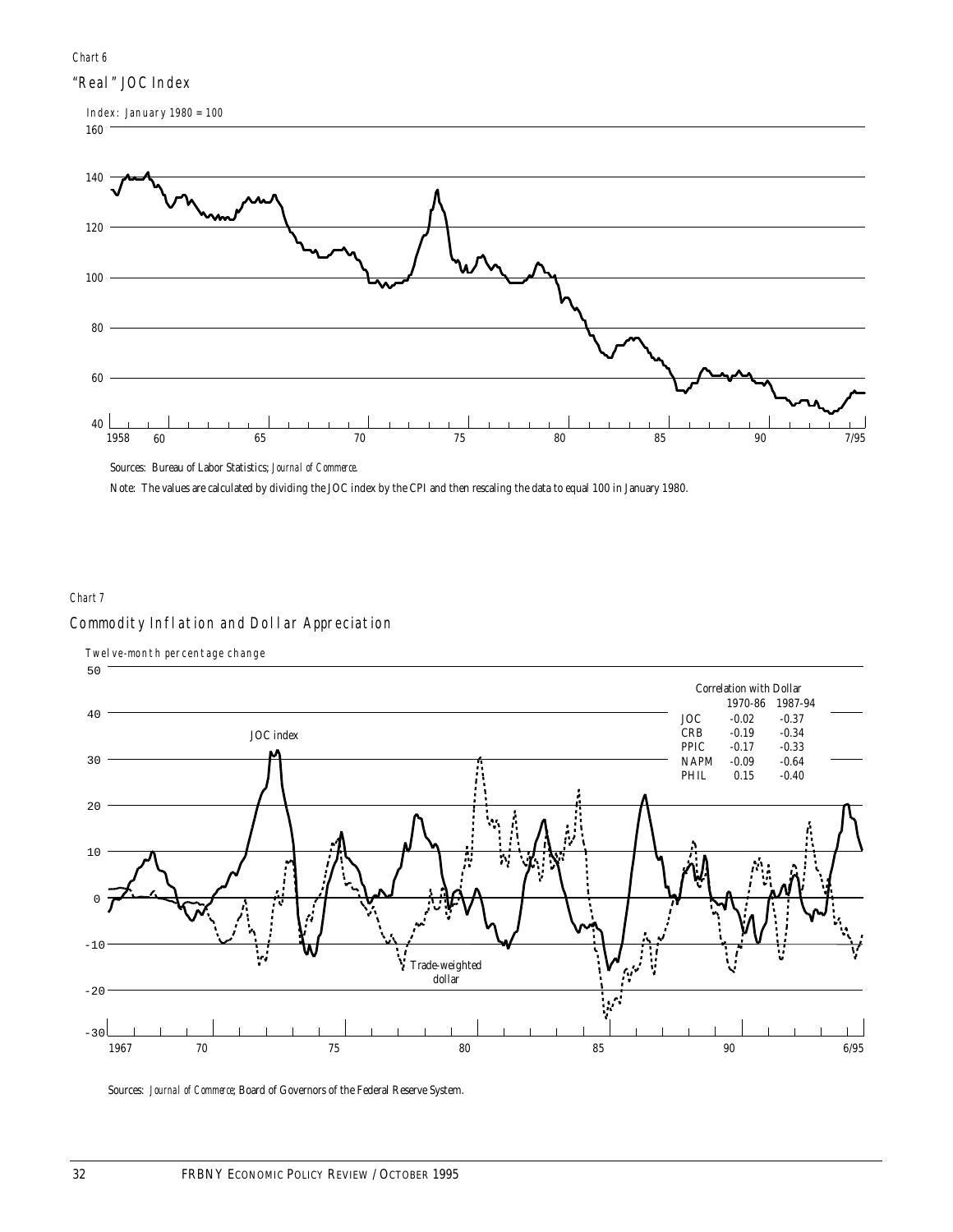commodity inputs, bidding up their dollar price.<sup>13</sup> Chart 7 shows that commodity prices have been particularly sensitive to dollar movements in recent years. For example, over the 1971-86 period, the simple correlation between twelve-month changes in the dollar and the JOC index was only -0.02, but grew to -0.34 in the 1987-94 period.

#### **CONCLUSION**

This article has analyzed the short- and long-run relationships between commodity prices and consumer prices. Using several VAR specifications, we find that most commodity indexes did have predictive power in explaining consumer inflation in the 1970s and early 1980s. However, we also present evidence that commodities have either lost that power or, in some cases, are sending perversely negative signals.

What accounts for this poor performance? Commodities have declined in importance, both as a share of final output and as a source of exogenous shocks to the economy. Some commodity price signals may also have been offset by countervailing changes in monetary policy. Furthermore, much of the recent commodity price run-up

should be seen as both a reaction to the dollar's weakness and a normal catch-up from very depressed levels.

These findings clearly pour some cold water on the use of commodities as inflation signals in the recent period. But could commodities regain their predictive power in the future? There is little reason to expect a change in the trend away from commodity-intensive production; commodities should continue to diminish in importance as a measure of input prices and as an indicator of broad-based strength in the economy. In other respects, however, their signaling power may partially revive. Commodities should remain an indicator of global excess demand. Thus, even if they do poorly in predicting inflation in individual countries, they should retain some role as global inflation predictors. There are also signs of a partial revival in commodity investments as inflation hedges: several new commodity funds cropped up in the last year.

Nonetheless, in the absence of a major supply shock, commodity prices should remain a secondary indicator of future inflation. Inflation hawks might more profitably focus on the unemployment rate and other indicators for signs of future inflation.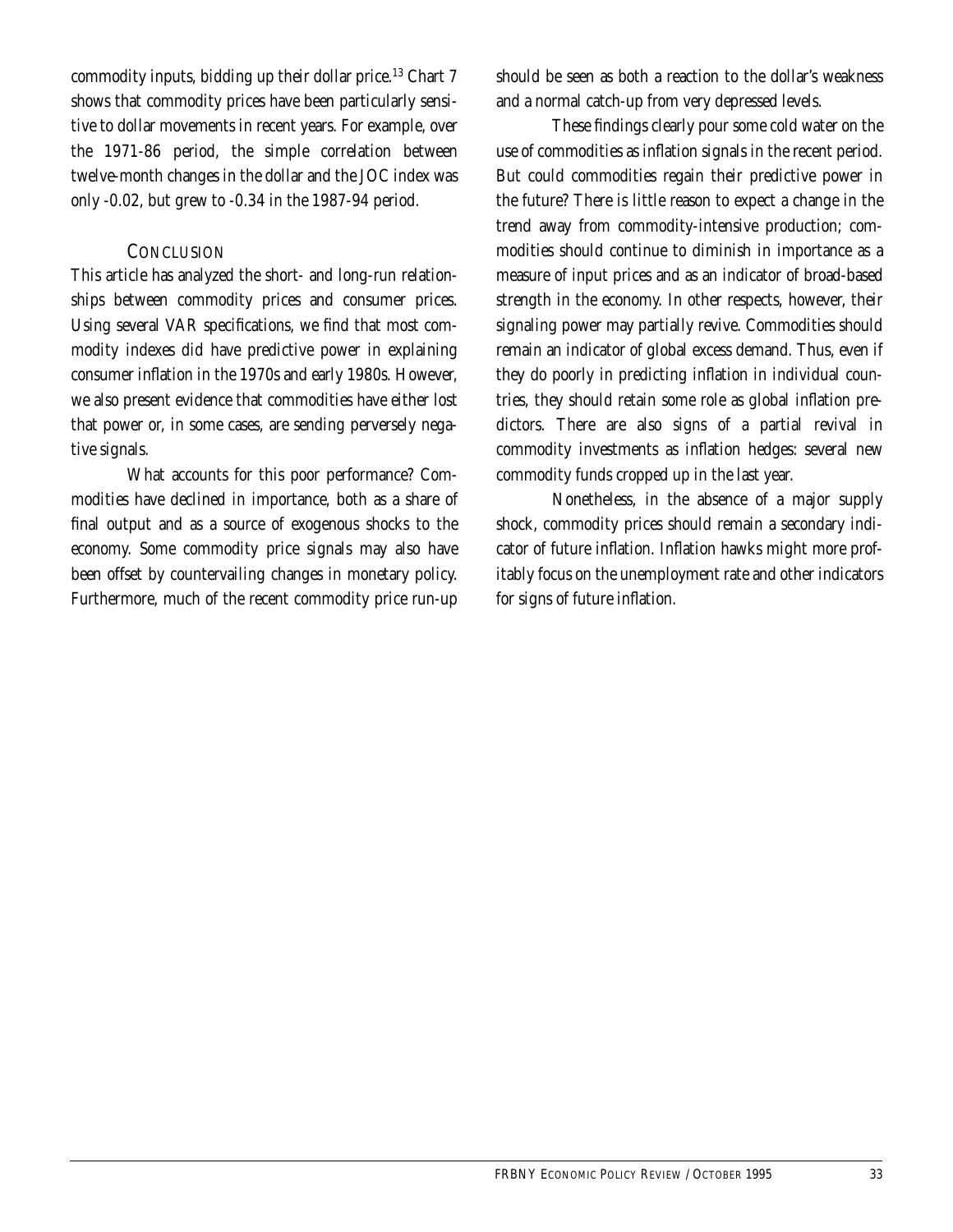The conventional VAR methods reported in this article are the most popular, but not the only, econometric methodology used in the commodity literature. This appendix briefly reviews the results for two alternatives: (1) error correction VARs, which help us regain information on the long-run relationships among the variables, and (2) timevarying parameter VARs, which provide a more flexible test for shifts in the model relationships.

### ERROR CORRECTION VARS

If two or more series have a cointegrating relationship—an equilibrium relationship to which they gravitate over time—then conventional VAR specifications ignore useful information. Error correction VAR models can help us regain information on these long-run relationships. In this two-stage procedure, we first estimate a cointegrating vector and we then add the lagged errors from this cointegrating regression—the error correction term—to the conventional VAR model to explain the acceleration in CPI inflation.

The stationarity tests reported in this article limit the scope for cointegration. Two series can only be cointegrated at one degree of differencing less than the differencing needed to achieve stationarity. As a result:

- NAPM, which is stationary in levels, cannot be cointegrated with the core CPI, and
- the other four commodity indexes and the core CPI cannot be cointegrated at the same degree of differencing because the commodity indexes are stationary in first differences, while the core CPI is stationary in second differences.

Nonetheless, cointegration tests were run and revealed that the *levels* of the JOC, CRB, and crude PPI indexes were cointegrated with core CPI *inflation*, but only if the finished goods PPI was also included in the cointegrating vector. 14

These cointegration results present a dilemma for

the literature on the commodity–consumer price connection. Although the statistical results show a long-run linkage between the *level* of commodity prices and the rate of core CPI inflation, this relationship is difficult to reconcile with economic theory. For example, in a price pass-through model, why would a onetime increase in the price of a commodity input cause a permanent increase in the rate of growth in output prices? The puzzling nature of our findings prompted us to focus on the conventional VAR tests of a short-run commodity-CPI linkage in this article.

With this important caveat in mind, we present in the appendix table the error correction results for the three

#### DUMMY VARIABLE TESTS IN AN ERROR CORRECTION VAR MODEL

|                     |              | <b>Full Sample</b> | Dummy Variable |         |  |
|---------------------|--------------|--------------------|----------------|---------|--|
|                     | Sign         | P-Value            | Sign           | P-Value |  |
| CRB model           |              |                    |                |         |  |
| Error correction    | $(\cdot)$    | .01                | $^{(+)}$       | .72     |  |
| <b>CPI</b>          | $^{(+)}$     | .00                | $(-)$          | .00     |  |
| <b>Finished PPI</b> | $(+)$        | .01                | $(\cdot)$      | .00     |  |
| <b>CRB</b>          | $(+)$        | .59                | $(\cdot)$      | .00     |  |
| JOC model           |              |                    |                |         |  |
| Error correction    | $(-)$        | .01                | $(\text{-})$   | .48     |  |
| <b>CPI</b>          | $(-)$        | .00                | $(-)$          | .00     |  |
| <b>Finished PPI</b> | $(+)$        | .17                | $(-)$          | .10     |  |
| JOC                 | $(+)$        | .34                | $(\cdot)$      | .33     |  |
| Crude PPI model     |              |                    |                |         |  |
| Error correction    | $(\cdot)$    | .00                | $^{(+)}$       | .09     |  |
| <b>CPI</b>          | $(\text{-})$ | .00                | $(\text{-})$   | .00     |  |
| <b>Finished PPI</b> | $^{(+)}$     | .00                | $(-)$          | .00     |  |
| Crude PPI           | $(\text{-})$ | .00                | $^{(+)}$       | .00     |  |

Sources: Authors' calculations, based on data from Bureau of Labor Statistics, *Journal of Commerce*, Commodity Research Bureau, National Association of Purchasing Managers, Federal Reserve Bank of Philadelphia.

Notes: Table reports the sign and joint statistical significance of the coefficients for the principal explanatory variables and the corresponding dummy variables. The dummy variables are set equal to the explanatory variables for the 1987-94 period, and are zero otherwise. The regression equation includes a constant, a linear time trend, the lagged errors from the cointegrating regression, and one to twelve lags of: the prime-age male unemployment rate, the dependent variable, the finished PPI, and a commodity index. NAPM and the unemployment rate enter as levels; the CRB, JOC, crude PPI, and finished PPI enter as log differences.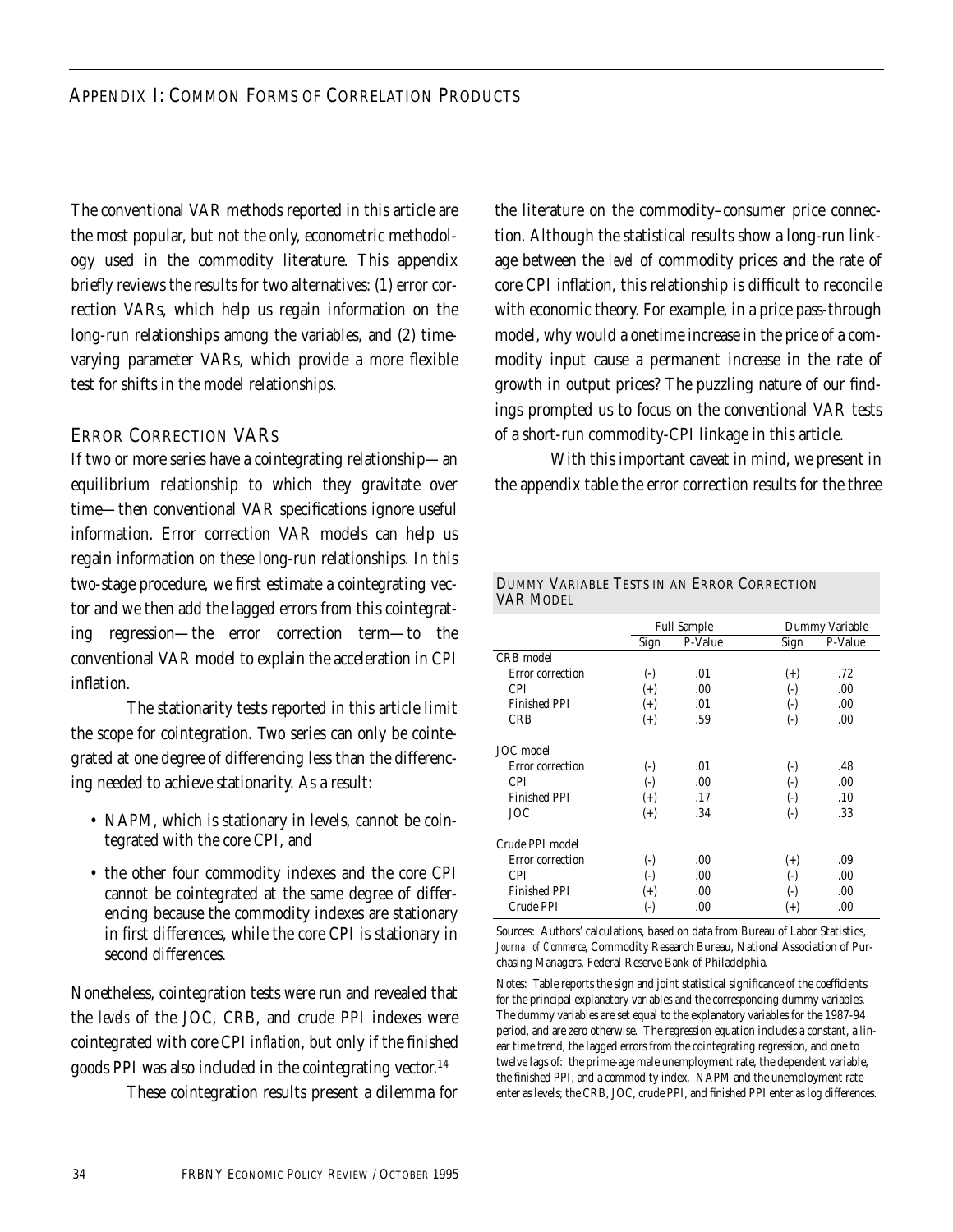commodity models. The explanatory variables, including the error correction term, are listed at the left. The first two columns show the sign and the joint statistical significance of the sum of the lagged coefficients associated with each variable. The last two columns continue our tests for a structural shift in these relationships, showing the sign and statistical significance of dummy variables. These variables take on a value equal to the explanatory variable for the 1987-94 period and are zero otherwise. The coefficients for the dummy variables show whether the relationship has shifted in the more recent period, becoming either stronger (positive coefficient) or weaker. The formulation also allows for a formal Chow test of whether the dummy variables are jointly statistically different from zero.

The results from this more complicated model generally support the VAR findings. In particular, the coefficients for the commodity price dummy variables provide

The Changing Link between the JOC and the CPI



Sources: Authors' calculations, based on data from Bureau of Labor Statistics, *Journal of Commerce*.

Notes: The chart is based on a regression of the second difference in the log of core CPI on a constant, a linear time trend, the prime-age male unemployment rate, and one to twelve lags of the dependent variable and the log change of the JOC index. All parameters are estimated assuming they follow a random-walk process. The sum of the coefficients on the JOC index is plotted as a twelve-month moving average to smooth out month-to-month variations. The shaded area denotes the 1987-94 period.

further evidence of a diminished short-run linkage between commodities and core CPI inflation in the recent period. The coefficients on both the CRB and JOC dummy variables are negative; for the CRB index, the shift is highly statistically significant. Chow tests are highly significant in all three cases, confirming a shift in the overall relationships in the model.

#### TIME-VARYING PARAMETER ESTIMATION

Using dummy variables or splitting the sample does not allow us to examine the evolution of the coefficient estimates. In this section of the appendix, we allow the coefficients associated with commodity prices to vary over time. This methodology is useful because it enables us to examine when the relationship between commodity prices and inflation appears strongest and when it appears weakest. The time-varying technique uses initial conditions to estimate coefficients and updates the coefficients under the assumption that the parameters are persistent, that is, follow a random-walk process. The econometrics involved closely resemble those used in Doan, Litterman, and Sims (1984) and are briefly reviewed in Blomberg and Harris (1995).

We estimate the time-varying model for all commodity indexes and obtain qualitatively similar results for all indexes. Therefore, we report only those results for the JOC because it has the longest history of our commodity series. The appendix chart plots the twelve-month moving average of the sum of coefficients associated with the JOC index. The results are generally consistent with our earlier findings: the commodity coefficients tend to increase in the 1970s but decline in the more recent period. The decline appears modest because the estimation methodology only gradually captures a structural shift; if the recent weaker linkages continue, the time-varying coefficients will continue to fall as well.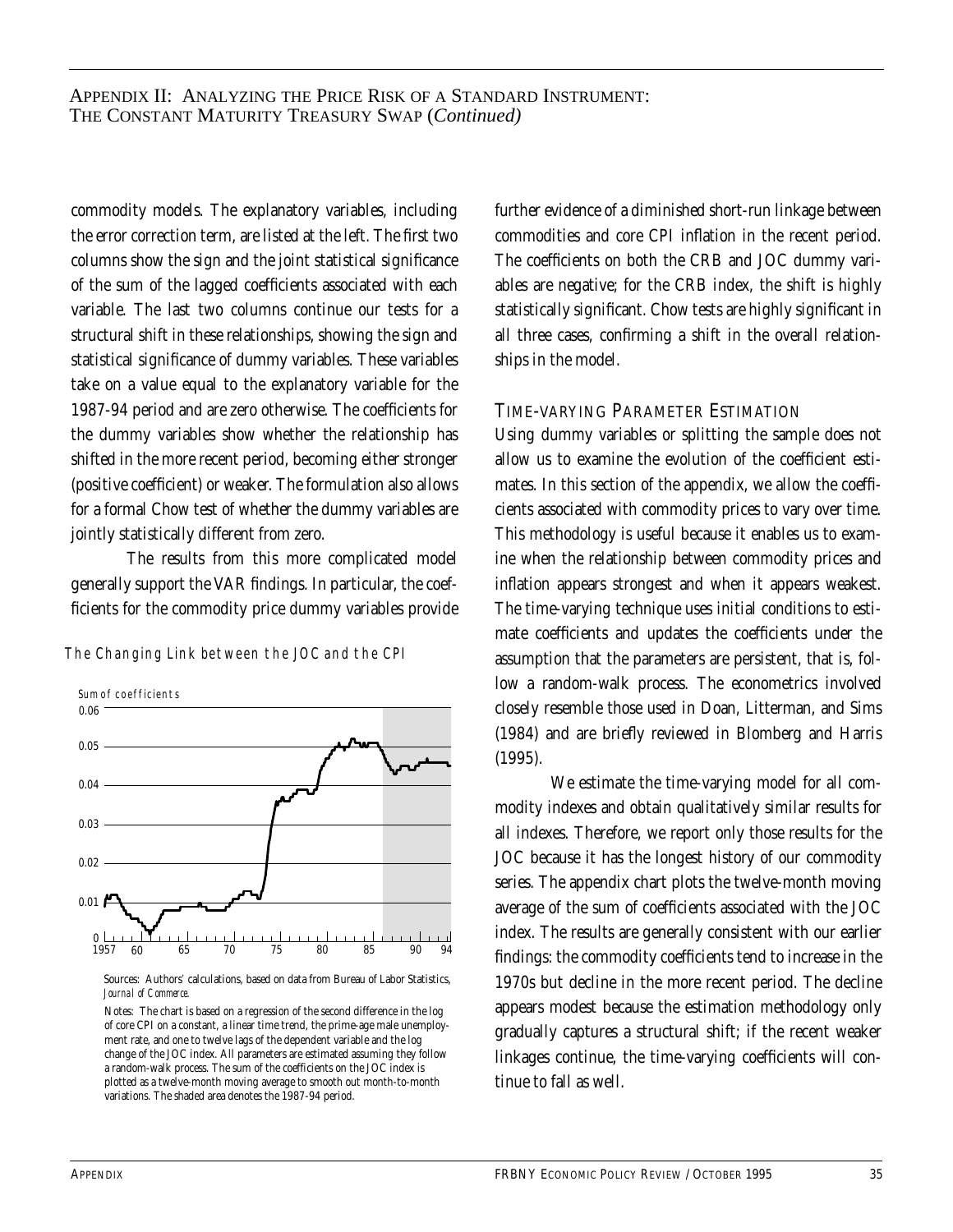#### **ENDNOTES**

1. Indeed, these models predict that commodity prices will tend to overshoot the mark in response to a money supply increase, rising above their long-run equilibrium initially and then falling back to equilibrium.

2. Even if commodity prices rise simultaneously with final goods prices, the increase will first be *observed* in commodity indexes because they are updated almost immediately, while consumer price indexes are reported with a lag of several weeks.

3. For an excellent review of the literature, see Hilton (1990).

4. Starting in the late 1980s, several Federal Reserve Governors pointed to a role for commodity prices in the conduct of policy. See, for example, Angell (1987), Greenspan (1987), and Johnson (1988). Studies of the Federal Reserve's "reaction function" have found mixed evidence of a role for commodity prices. Hakkio and Sellon (1994), for example, find that commodity indexes are individually statistically significant in explaining movements in the federal funds rate but do not add to the model's overall ability to predict the funds rate over the 1983-93 period.

5. If the data are not stationary—that is, if the underlying process that generated the series changes over time—then classical tests are invalid. Dickey-Fuller tests showed NAPM and the prime-age unemployment rate to be stationary in levels; finished PPI, crude PPI, CRB, JOC, and PHIL to be stationary in first differences; and the core CPI to be stationary in second differences. We experimented with alternative lag lengths. Akaike information criteria suggested that nine or twelve lags were optimal for all our equations, with very little difference in the test statistics. In keeping with the literature and to ensure that seasonal effects were captured, we settled on twelve lags for all our tests. See Blomberg and Harris (1995) for details of these tests.

6. Earlier data are available for some of our commodity indexes, but we choose a uniform sample to make our tests comparable.

7. An additional disadvantage of the PHIL index as an indicator of national inflation pressures is that it covers only a relatively narrow geographic region.

8. In experimenting with alternative dates for splitting the sample, we found a progressive deterioration in the commodity variable coefficients as we moved through the 1980s. For example, although all of the

commodity price variables had the correct sign for the full sample, only four of five were correct for the 1979-94 sample, only three were correct for 1983-94, only two for 1985-94, only one for 1987-94, and none for 1989-94. We settled on the 1987 split not only to make comparisons with previous research, but also to ensure an adequate number of observations in each subsample.

9. In contrast to commodity prices, the prime-age male unemployment rate remains a significant inflation predictor in all our equations, regardless of the sample period.

10. Similar results were obtained using the federal funds rate as the monetary indicator. For these equations, we also deleted the tradeweighted dollar, but this change did not materially affect the results for the monetary variables.

11. The simulation results are sensitive to how the unemployment rate enters the model. Although it is logical to assume that the unemployment rate is stationary, the Dickey-Fuller tests suggest that we may want to enter it in first differences rather than in levels. In this case, although the commodity models still tend to strongly overpredict the change in CPI inflation during periods of high commodity inflation, the forecast errors for the 1987-94 period as a whole have less of an upward bias. In addition, by including the change in the unemployment rate, we reverse our finding for M2: it no longer appears to improve the out-ofsample forecast performance.

12. These figures understate total commodity consumption somewhat because they include only purchases on spot markets.

13. A key assumption here is that the dollar movement is exogenous and is causing the commodity price change. Alternatively, both the dollar depreciation and the commodity price surge could reflect worsening inflation expectations. It is hard to believe, however, that the relatively modest inflation cycles of recent years could play much of a role in the period's dramatic exchange rate movements. It seems more plausible to argue that swings in investor sentiment are driving the dollar, which in turn is influencing commodity prices.

14. See Blomberg and Harris (1995) for formal test results.

*S. Brock Blomberg, formerly an economist at the Federal Reserve Bank of New York, is currently an assistant professor of economics at Wellesley College.*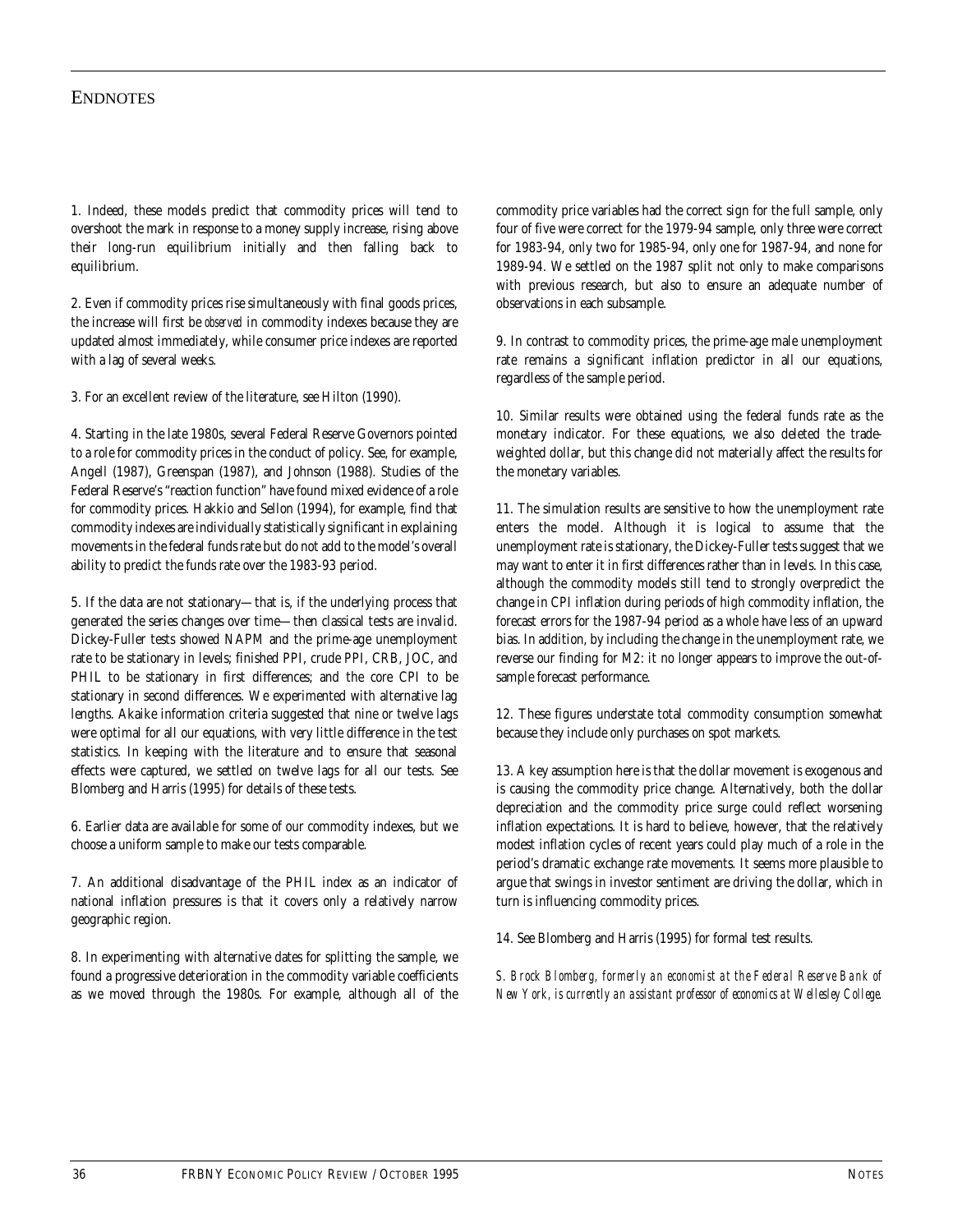#### **REFERENCES**

- *Angell, Wayne D*. 1987. "A Commodity Price Guide to Monetary Aggregate Targeting." Speech before the Lehrman Institute, December 10, 1987.
- *Blomberg, S. Brock, and Ethan Harris*. 1995. "Commodity Prices and CPI Inflation." Federal Reserve Bank of New York working paper.
- *Boughton, James, and William H. Branson*. 1991. "Commodity Prices as a Leading Indicator of Inflation." In K. Lahiri and G.H. Moore, eds., LEADING ECONOMIC INDICATORS: NEW APPROACHES AND FORECASTING RECORDS, pp. 303-38. Cambridge: Cambridge University Press.
- *Boughton, James, William H. Branson, and Alphecca Muttardy*. 1988. "Commodity Prices as a Leading Indicator of Inflation: Evidence from Seven Large Industrial Countries." National Bureau of Economic Research Working Paper no. 3158.
- *Christiano, Lawrence J., Martin Eichenbaum, and Charles Evans*. 1994. "The Effects of Monetary Policy Shocks: Evidence from the Flow of Funds." Federal Reserve Bank of Chicago Working Paper Series no. 94-2.
- *Cody, Brian J., and Leonard O. Mills*. 1991. "The Role of Commodity Prices in Formulating Monetary Policy." REVIEW OF ECONOMICS AND STATISTICS 73, no. 2: 358-65.
- *Doan, T., R. Litterman, and C.A. Sims*. 1984. "Forecasting and Conditional Projection Using Realistic Prior Distributions." ECONOMETRIC REVIEWS 3: 1-100.
- *Dornbusch, Rudiger*. 1976. "Expectations and Exchange Rate Dynamics." JOURNAL OF POLITICAL ECONOMY 84: 1161-76.
- *Durand, Martine, and Sveinbjorn Blondal*. 1991. "Are Commodity Prices Leading Indicators of OECD Prices?" In O. Guvenen, W. Labys, and J. Baptiste, eds., INTERNATIONAL COMMODITY MARKET MODELS: ADVANCES IN METHODOLOGY AND APPLICATIONS, pp. 305-21. London: Chapman and Hall.
- *Einhorn, Cheryl*. 1994. "Gold Takes a Fade." BARRON'S, April 25, 1994.
- *Englander, A. Steven*. 1985. "Commodity Prices in the Current Recovery." FEDERAL RESERVE BANK OF NEW YORK QUARTERLY REVIEW 10, no. 1: 11-19.
- *Engle, Robert F., and Mark W. Watson*. 1985. "Applications of Kalman Filtering in Econometrics." Harvard Institute for Economic Research Discussion Paper no. 1187.
- *Fuhrer, Jeff, and George Moore*. 1992. "Monetary Policy Rules and the Indicator Properties of Asset Prices." JOURNAL OF MONETARY ECONOMICS 29: 20-32.
- *Furlong, Frederick T*. 1989. "Commodity Prices as a Guide for Monetary Policy." FEDERAL RESERVE BANK OF SAN FRANCISCO ECONOMIC REVIEW, winter, no. 1: 21-38.
- *Garner, Alan C*. 1989. "Commodity Prices: Policy Target or Information Variable? A Note." JOURNAL OF MONEY, CREDIT AND BANKING 21, no. 4: 508-14.
- *Greenspan, Alan*. 1987. Statement before the House Committee on Banking, Finance, and Urban Affairs, December 18, 1987.
- *Hakkio, Craig S., and Mark Rush*. 1991. "Co-integration: How Short is the Long Run?" JOURNAL OF INTERNATIONAL MONEY AND FINANCE 10, no. 4: 571-81.
- *Hakkio, Craig S., and Gordon H. Sellon*. 1994. "Monetary Policy Without Intermediate Targets: Federal Reserve Policy since 1983." Federal Reserve Bank of Kansas City Research Working Paper no. 94-14.
- *Harris, Ethan S*. 1991. "Tracking the Economy with the Purchasing Managers' Index." FEDERAL RESERVE BANK OF NEW YORK QUARTERLY REVIEW 16, no. 3: 61-69.
- *Hilton, Spence*. 1990. "Commodity Prices as Intermediate Targets and Information Variables." In INTERMEDIATE TARGETS AND INDICATORS FOR MONETARY POLICY, pp. 305-38. Federal Reserve Bank of New York.
- *Horrigan, Brian R*. 1986. "Monetary Indicators, Commodity Prices, and Inflation." Federal Reserve Bank of Philadelphia Working Paper no. 86-7.
- *Johansen, Soren*. 1991. "Estimation and Hypothesis Testing of Cointegration Vectors in Gaussian Vector Autoregressive Models." ECONOMETRICA 59, no. 6: 1551-80.
- *Johnson, Manuel H*. 1988. "Current Perspectives on Monetary Policy." Speech before Cato Institute, February 25, 1988.
- *Rosine, John*. 1987. "Aggregative Measures of Price and Quantity Change in Commodity Markets." Board of Governors of the Federal Reserve System Working Paper no. 81.